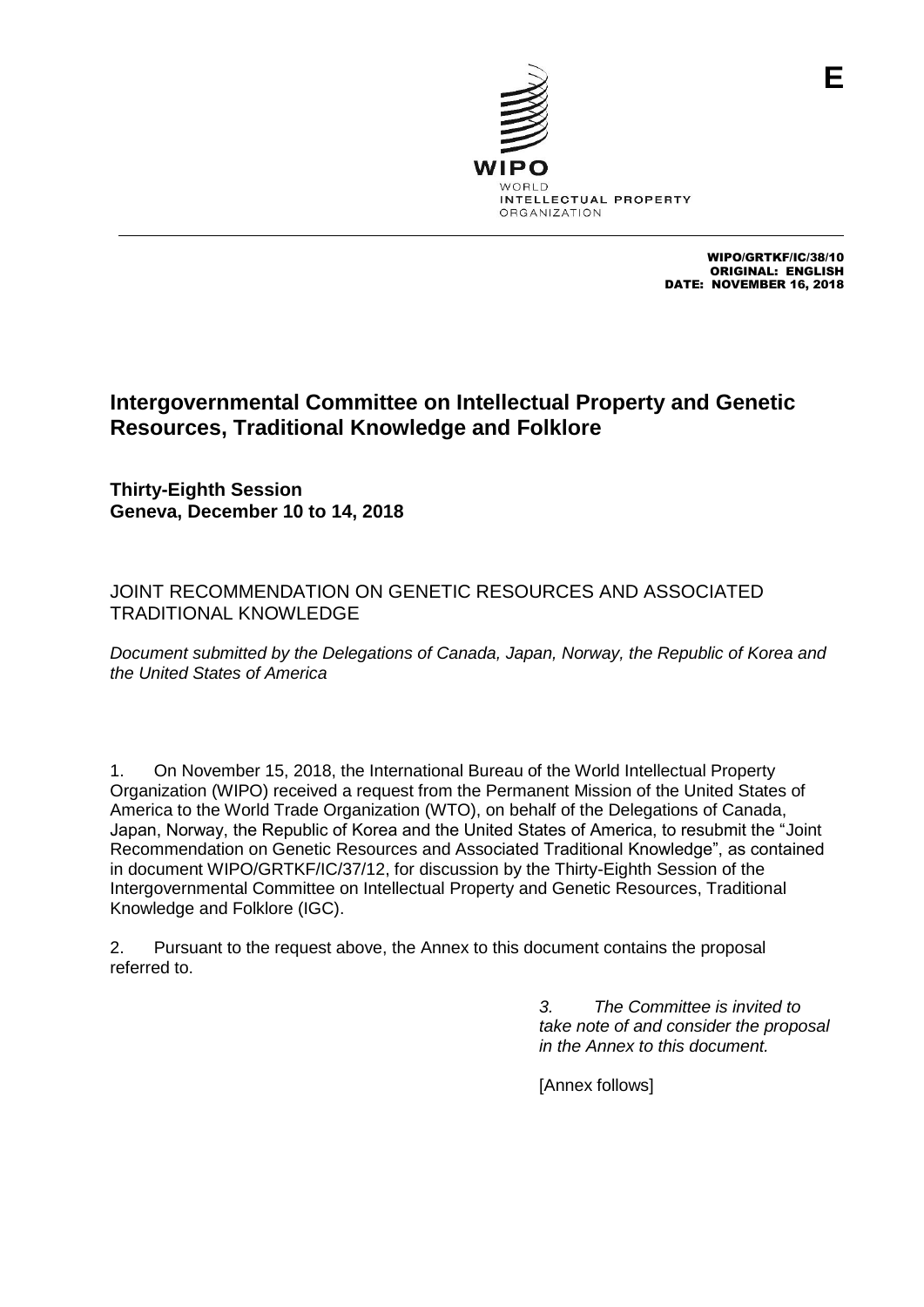#### JOINT RECOMMENDATION ON GENETIC RESOURCES AND ASSOCIATED TRADITIONAL KNOWLEDGE

The Intergovernmental Committee on Intellectual Property and Genetic Resources, Traditional Knowledge and Folklore and the General Assembly of the World Intellectual Property Organization,

*Reaffirming* their belief that genetic resources and traditional knowledge associated with genetic resources have important economic, scientific and commercial value to a wide range of stakeholders;

*Recognizing* the role of the intellectual property system in promoting innovation and the transfer and dissemination of technology to the mutual advantage of holders and users of genetic resources and traditional knowledge associated with genetic resources in a manner conducive to social and economic welfare;

*Stressing* the need to prevent patents from being granted erroneously for inventions or creations that are not novel or inventive with regard to genetic resources and traditional knowledge associated with genetic resources, and acknowledging the existent, inherent capacity of the patent system to achieve that end;

*Further stressing* the need for patent offices to have available and consider the appropriate prior art on genetic resources and traditional knowledge associated with genetic resources needed to make proper and informed decisions on patent grant, and further stressing the importance of transparency in the process of granting patents;

*Recommend* that each Member State may consider the use of this Recommendation adopted by the Intergovernmental Committee on Intellectual Property and Genetic Resources, Traditional Knowledge and Folklore as guidelines for the protection of genetic resources and associated traditional knowledge.

Recommendations follow:

### 1. DEFINITIONS

For the purposes of these Recommendations:

"Genetic material" means material of plant, animal, microbial or other origin containing functional units of heredity.

"Genetic resource" means any genetic material of actual or potential value.

"Member State" means a Member State of the World Intellectual Property Organization.

"Patent office" means the authority of a Member State entrusted with the granting of patents.

"Traditional knowledge associated with genetic resources" means substantive knowledge of the properties and uses of genetic resources held by indigenous peoples or local communities and which directly leads to a claimed invention.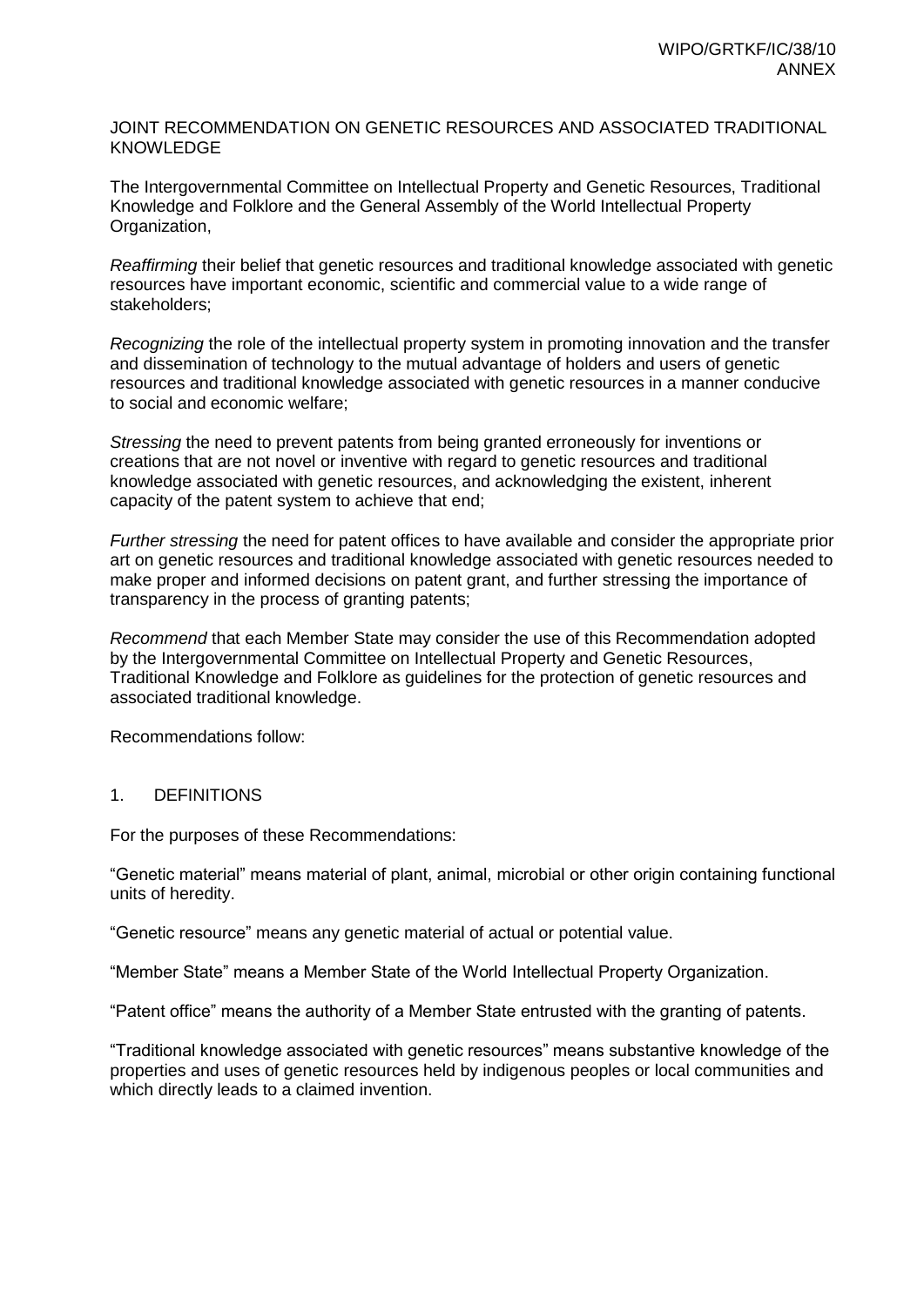### 2. OBJECTIVES AND PRINCIPLES

Member States, in protecting genetic resources and traditional knowledge associated with genetic resources, should aim to:

- (a) Prevent patents from being granted erroneously for inventions that are not novel or inventive with regard to genetic resources and traditional knowledge associated with genetic resources.
- (b) Protect indigenous peoples and local communities from the limitations of the traditional use of genetic resources and their traditional knowledge associated with genetic resources that might result from the erroneous patenting thereof.
- (c) Ensure that patent offices have the appropriate available information on genetic resources and traditional knowledge associated with genetic resources needed to make informed decisions in granting patents.
- (d) Maintain the incentives for innovation provided by the patent system.

#### 3. PREVENTION OF THE ERRONEOUS GRANT OF PATENTS

Member States should provide legal, policy or administrative measures, as appropriate and in accordance with national law, to prevent patents from being granted erroneously with regard to claimed inventions that include genetic resources and traditional knowledge associated with genetic resources where, under national law, those genetic resources and traditional knowledge associated with genetic resources:

- (a) Anticipate a claimed invention (no novelty); or
- (b) Obviate a claimed invention (obvious or no inventive step).
- 4. OPPOSITION MEASURES

Member States should provide legal, policy or administrative measures, as appropriate and in accordance with national law, to allow third parties to dispute the validity of a patent, by submitting prior art, with regard to inventions that include genetic resources and traditional knowledge associated with genetic resources.

- 5. SUPPORTING MEASURES
- 1. Member States should encourage, as appropriate, the development and use of voluntary codes of conduct and guidelines regarding the protection of the use of genetic resources and traditional knowledge associated with genetic resources.
- 2. Member States should facilitate, as appropriate, the creation, exchange and dissemination of, and access to, databases of and/or regarding genetic resources and traditional knowledge associated with genetic resources, with a view to supporting the measures mentioned in Paragraphs 3 and 4.
- 3. The information contained in the databases mentioned in Subparagraph 2 should be used by Member States in determining novelty and non-obviousness with regard to patent applications that include genetic resources and traditional knowledge associated with genetic resources.